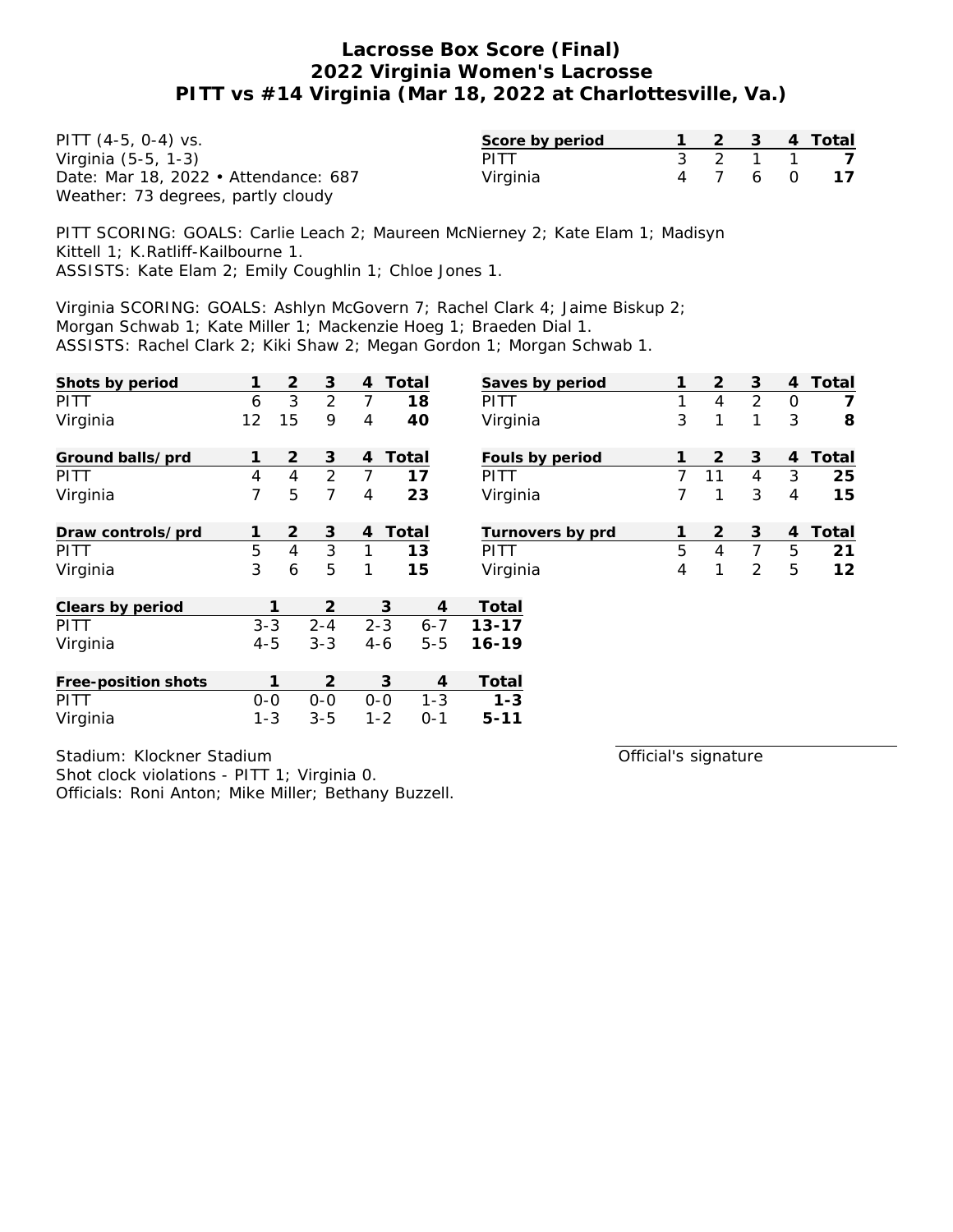|             | Virginia |                    |                          |                          |                |                |                          |                |                |            |                          |                          |                |
|-------------|----------|--------------------|--------------------------|--------------------------|----------------|----------------|--------------------------|----------------|----------------|------------|--------------------------|--------------------------|----------------|
|             | Pos $##$ | Player             | G                        | A                        | Pts Sh         |                | SO GB DC                 |                |                | <b>FPS</b> | TO                       | CТ                       | Fo             |
| d           | 2        | Devon Whitaker     |                          |                          |                |                |                          | 1              |                |            | 1                        | 1                        | 1              |
| d           | 3        | Nina Garfinkel     |                          |                          |                |                |                          | $\overline{2}$ |                |            |                          |                          | 1              |
| m           | 7        | Mackenzie Hoeg     | 1                        |                          | 1              | 2              | 1                        | $\overline{2}$ |                |            | 1                        | $\overline{2}$           |                |
| a           | 8        | Jaime Biskup       | $\overline{2}$           | $\overline{\phantom{0}}$ | $\overline{2}$ | 5              | 4                        | 1              |                |            | $\qquad \qquad -$        |                          |                |
| a           | 14       | Morgan Schwab      | 1                        | 1                        | $\overline{2}$ | 5              | 4                        | $\overline{2}$ | 1              | $1 - 1$    | $\overline{2}$           | 1                        | 1              |
| m           | 15       | Aubrey Williams    |                          |                          |                |                | $\overline{\phantom{a}}$ | 1              | 5              |            | $\overline{\phantom{a}}$ | $\overline{\phantom{0}}$ | 3              |
| a           | 16       | Ashlyn McGovern    | 7                        |                          | 7              | 13             | 9                        | $\overline{2}$ | $\overline{a}$ | $2 - 6$    | 1                        |                          | $\overline{2}$ |
| m           | 19       | Annie Dyson        |                          |                          |                |                | $\overline{\phantom{0}}$ | 1              | 5              |            | $\overline{2}$           | $\overline{\phantom{0}}$ | $\overline{2}$ |
| m           | 28       | Maggie Bostain     |                          |                          |                | $\overline{2}$ | $\overline{a}$           | 3              |                | $0 - 1$    |                          | 1                        | 4              |
| d           | 36       | Ellena Schildmeyer |                          |                          |                |                |                          | 1              |                |            |                          | 1                        |                |
| d           | 37       | Myla Grace Barnett |                          |                          |                |                |                          | 1              |                |            |                          |                          |                |
| $\mathbf g$ | 51       | Ashley Vernon      |                          |                          |                |                |                          | $\overline{2}$ |                |            | 1                        | $\overline{2}$           |                |
|             |          | -- Substitutes --  |                          |                          |                |                |                          |                |                |            |                          |                          |                |
|             | 5        | Rachel Clark       | 4                        | $\overline{2}$           | 6              | 8              | 4                        |                |                | $2 - 2$    | 1                        |                          |                |
|             | 6        | Abby Jansen        |                          |                          |                |                |                          |                |                |            |                          |                          |                |
|             | 10       | Maureen Duffy      |                          |                          |                |                |                          | 1              |                |            |                          | 1                        |                |
|             | 11       | Abby Manalang      |                          |                          |                | 1              |                          |                | 1              | $0 - 1$    | $\overline{a}$           |                          |                |
|             | 12       | Payton Meister     |                          |                          |                |                |                          |                |                |            |                          | 1                        |                |
|             | 21       | Kate Miller        | 1                        |                          | 1              | 3              | 1                        |                |                |            |                          |                          |                |
|             | 23       | Kiki Shaw          |                          | $\mathfrak{D}$           | $\mathfrak{D}$ |                |                          | 1              | 3              |            | 1                        | $\overline{2}$           | 1              |
|             | 25       | Courtlynne Caskin  |                          |                          |                |                |                          |                |                |            |                          |                          |                |
|             | 26       | Megan Gordon       | $\overline{\phantom{0}}$ | 1                        | 1              |                |                          | 1              |                |            | $\overline{\phantom{m}}$ | $\overline{4}$           |                |
|             | 29       | Braeden Dial       | 1                        |                          | 1              | 1              | 1                        |                |                |            | $\overline{2}$           |                          |                |
|             | 31       | <b>Ashley West</b> |                          |                          |                |                |                          |                |                |            |                          |                          |                |
|             |          | Totals             | 17                       | 6                        | 23             | 40             | 24                       | 23             |                | $155 - 11$ | 12                       | 16                       |                |
|             |          |                    |                          |                          |                |                |                          |                |                |            |                          |                          |                |
| #           |          | Goalkeepers        | <b>Minutes</b>           |                          | GА             | W/L            |                          | Saves          |                |            |                          |                          |                |
| 51          |          | Ashley Vernon      | 49:01                    |                          | 6              | W              |                          |                | 6              |            |                          |                          |                |

6 Abby Jansen 7:44 1 2 31 Ashley West 3:15 0 0 0

Win-Ashley Vernon (5-5).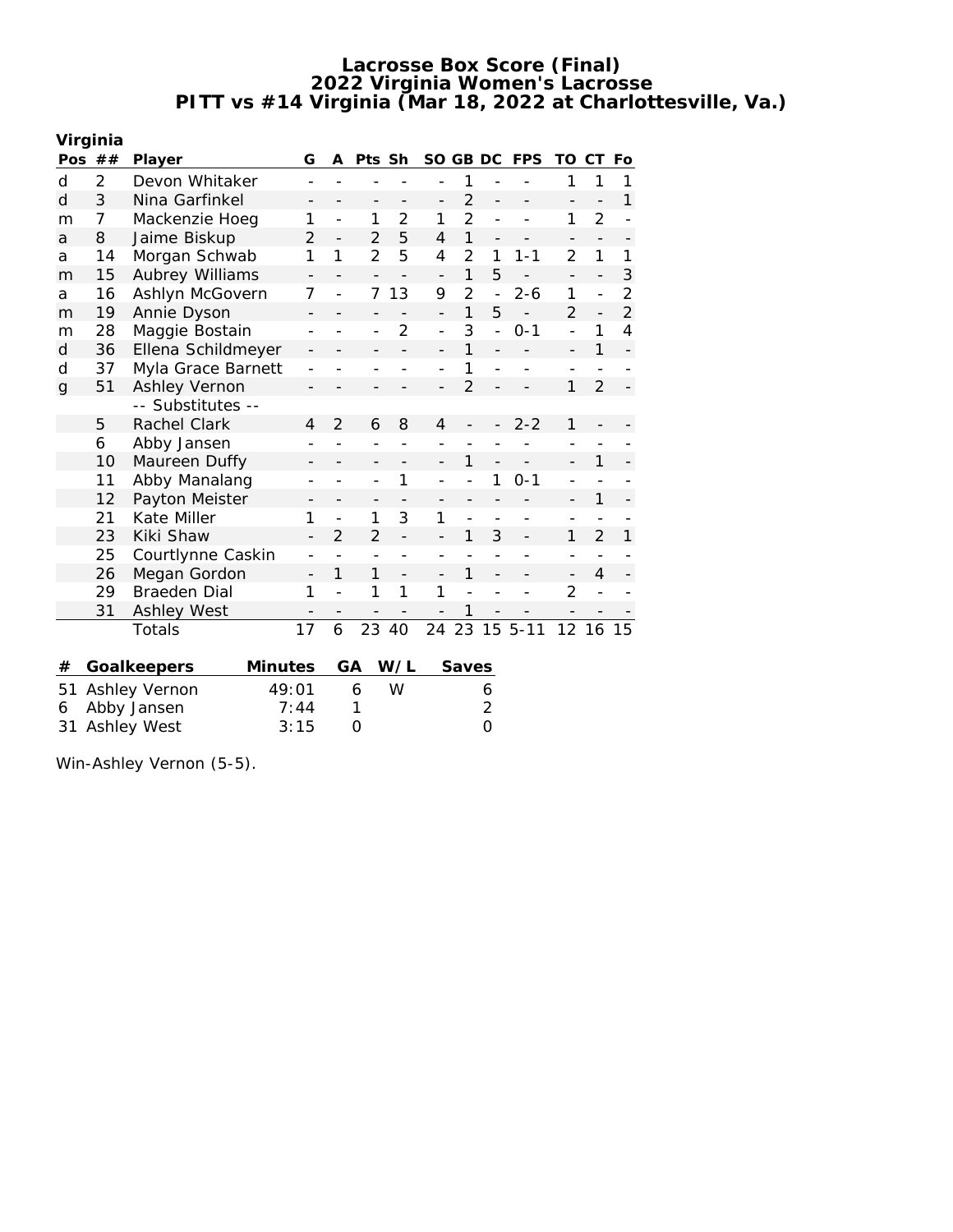|                             | PITT           |                           |                          |                |                          |                |                          |                          |                |                |                          |                          |                |
|-----------------------------|----------------|---------------------------|--------------------------|----------------|--------------------------|----------------|--------------------------|--------------------------|----------------|----------------|--------------------------|--------------------------|----------------|
| Pos                         | ##             | Player                    | G                        | A              | Pts Sh                   |                | SO GB DC                 |                          |                | <b>FPS</b>     | TO                       | СT                       | Fo             |
| a                           | 3              | Madisyn Kittell           | 1                        |                | 1                        | $\overline{2}$ | $\overline{2}$           |                          |                | $1 - 2$        | $\overline{2}$           | $\overline{\phantom{a}}$ |                |
| d                           | 5              | Abby Thorne               |                          |                |                          |                | $\overline{a}$           | $\overline{2}$           |                |                | 1                        |                          | 3              |
| d                           | 6              | Therese Pitman            |                          |                |                          |                |                          | 1                        | 4              | $\overline{a}$ | 1                        | $\overline{2}$           | $\overline{2}$ |
| a                           | $\overline{7}$ | Carlie Leach              | $\mathfrak{D}$           |                | $\mathfrak{D}$           | 6              | 5                        | 1                        |                |                | $\overline{2}$           | $\overline{a}$           |                |
| a                           | 12             | K.Ratliff-Kailbourne      | 1                        | $\overline{a}$ | 1                        | 1              | 1                        | $\overline{a}$           |                |                | $\overline{\phantom{a}}$ |                          | 1              |
| m                           | 14             | Jill Fenech               |                          |                |                          |                |                          |                          | 4              |                | $\overline{2}$           |                          | 4              |
| m                           | 16             | Payton Reed               |                          |                |                          |                |                          | $\overline{2}$           |                |                | 3                        | 1                        | 3              |
| d                           | 25             | <b>Brittney Villhauer</b> |                          |                |                          |                |                          | $\overline{\phantom{0}}$ | -              |                | $\overline{\phantom{0}}$ |                          | 1              |
| m                           | 28             | Julia Foster              |                          |                |                          |                |                          |                          | 1              |                |                          |                          | 1              |
| m                           | 29             | Chloe Jones               |                          | 1              | 1                        | $\overline{2}$ | $\overline{2}$           | 1                        |                | $0 - 1$        | $\overline{2}$           |                          |                |
| g                           | 31             | Paulina DiFatta           |                          |                |                          |                |                          | 5                        |                |                |                          | $\overline{2}$           |                |
| d                           | 91             | Allyson Trice             |                          |                |                          |                |                          |                          |                |                |                          |                          |                |
|                             |                | -- Substitutes --         |                          |                |                          |                |                          |                          |                |                |                          |                          |                |
|                             | 0              | Ava Washington            |                          |                |                          | 1              |                          |                          |                |                | 1                        |                          |                |
|                             | 4              | Emily Coughlin            |                          | 1              | 1                        |                |                          |                          |                |                | 1                        |                          | $\overline{2}$ |
|                             | 8              | Caroline Lederman         |                          |                |                          |                |                          |                          |                |                | $\qquad \qquad -$        |                          |                |
|                             | 9              | Sydney Naylor             |                          |                |                          |                |                          |                          |                |                |                          |                          |                |
|                             | 15             | Sammie Giroux             |                          |                |                          |                |                          |                          |                |                |                          |                          |                |
|                             | 18             | Natalie Voorhees          |                          |                |                          |                |                          | 1                        |                |                | $\overline{\phantom{0}}$ | 1                        | 1              |
|                             | 19             | Talia Zuco                |                          |                |                          |                |                          |                          |                |                | $\overline{\phantom{a}}$ |                          | 1              |
|                             | 20             | Elise Bialecki            |                          |                |                          |                | $\overline{a}$           | 2                        |                |                | $\overline{a}$           | $\overline{2}$           | $\overline{2}$ |
|                             | 21             | Kate Elam                 | 1                        | $\overline{2}$ | 3                        | 1              | 1                        |                          |                |                | $\overline{2}$           | $\overline{a}$           | $\overline{2}$ |
|                             | 22             | Maureen McNierney         | $\overline{2}$           |                | $\overline{2}$           | 3              | 3                        | $\overline{a}$           | 1              |                | $\overline{a}$           |                          | $\overline{2}$ |
|                             | 27             | <b>Reilly Reed</b>        | $\overline{\phantom{0}}$ |                | $\overline{\phantom{a}}$ |                | $\overline{\phantom{a}}$ |                          |                |                | $\qquad \qquad -$        |                          |                |
|                             | 51             | Dylana Williams           |                          |                |                          | $\overline{2}$ | 1                        |                          | 1              | $\overline{a}$ | $\overline{2}$           |                          |                |
|                             | 87             | Karina Latsko             | $\qquad \qquad -$        |                |                          |                |                          |                          | $\overline{2}$ |                | $\overline{a}$           |                          |                |
|                             |                | Totals                    | $\overline{7}$           | 4              | 11                       | 18             | 15                       | 17                       | 13             | $1 - 3$        | 21                       | 8                        | 25             |
|                             |                |                           |                          |                |                          |                |                          |                          |                |                |                          |                          |                |
| Goalkeepers<br>Minutes<br># |                |                           |                          |                | GA                       | W/L            |                          | Saves                    |                |                |                          |                          |                |

31 Paulina DiFatta 60:00 17 L 7

Loss-Paulina DiFatta (4-5).